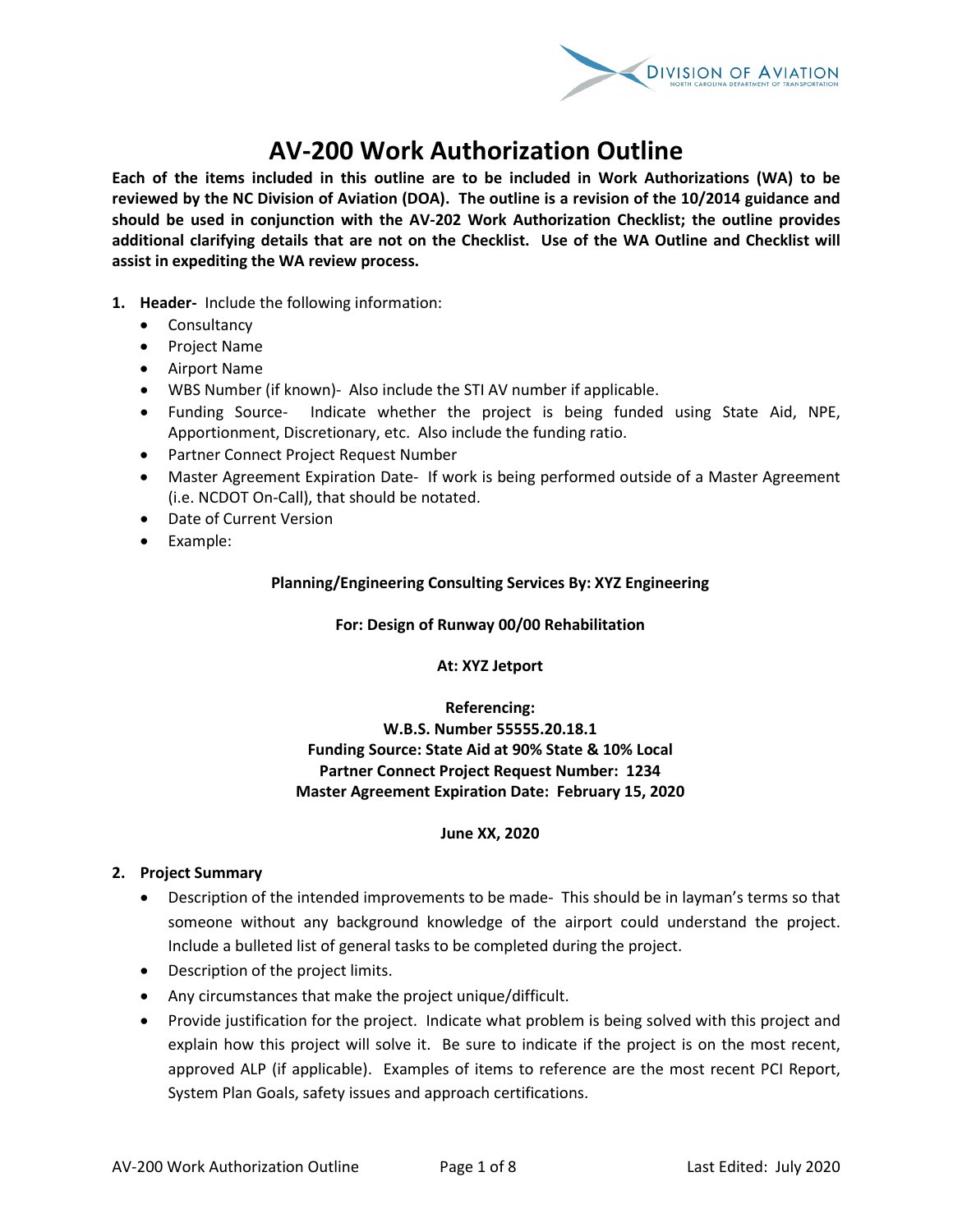

- Indicate if the project is part of an overall development program and if so, indicate which phase.
- Reference to the Master Agreement, if applicable- Note any major deviations from the contract. The referenced Master Agreement should not have expired. If referencing the Master Agreement, include an excerpt of the applicable section in the Appendix.
- **3. Scope of Work** Ensure that all tasks included in the man hour estimate are defined in the Scope of Work. Create sub-sections for each phase of the project. Each sub-section should include a summary of work to be completed in that phase. The outline below does not include an exhaustive list of all phases, but the phases outlined below **must** be included. If a sub-consultant is being used for services in a phase, the services, names of sub-consultants and fees should be mentioned in the description and the consultant should ensure that the sub-consultants are NCDOT pre-qualified and should monitor their pre-qualification status throughout the project. Any specific tasks that are not included in the Scope of Work shall be mentioned in this section. A project schedule shall be provided for all phases of work and an updated schedule should be provided with each reimbursement request if the schedule has changed by more than 30 days.
	- **a. Project Development-** Include details about the following items:
		- i. Scope Development- Include details about what is required to develop the scope. A scoping meeting, including the Sponsor and DOA, is to be completed for each project unless DOA deems that it is not necessary based on the type of project.
		- ii. Meetings- Identify how many meetings will be needed and why the meetings are needed. Also indicate who will be involved in the meetings.
		- iii. Project Coordination- Describe coordination needs between the Sponsor, Subconsultants and DOA.
		- iv. Grant Administration- Include a statement that says that Grant Administration tasks will be in accordance with the most current Aviation Checklists on the DOA website.
		- v. Additional tasks as applicable
		- vi. Provide a bulleted list of deliverables to be provided to DOA **and** the Sponsor. Indicate that the deliverables will be developed in accordance with the latest Aviation Checklists. Deliverables will be provided in an electronic format. Scoping meeting minutes should be included as a deliverable for this phase of work.
	- **b. Pre-Design-** Include details about the following items:
		- i. Survey
		- ii. Geotechnical Investigation and Analysis
		- iii. Environmental Determination of anticipated environmental documentation should be coordinated with DOA/FAA prior to the development of the Work Authorization. Environmental documentation could include a Simple Written Record, a Documented Categorical Exclusion (CatEx), or an Environmental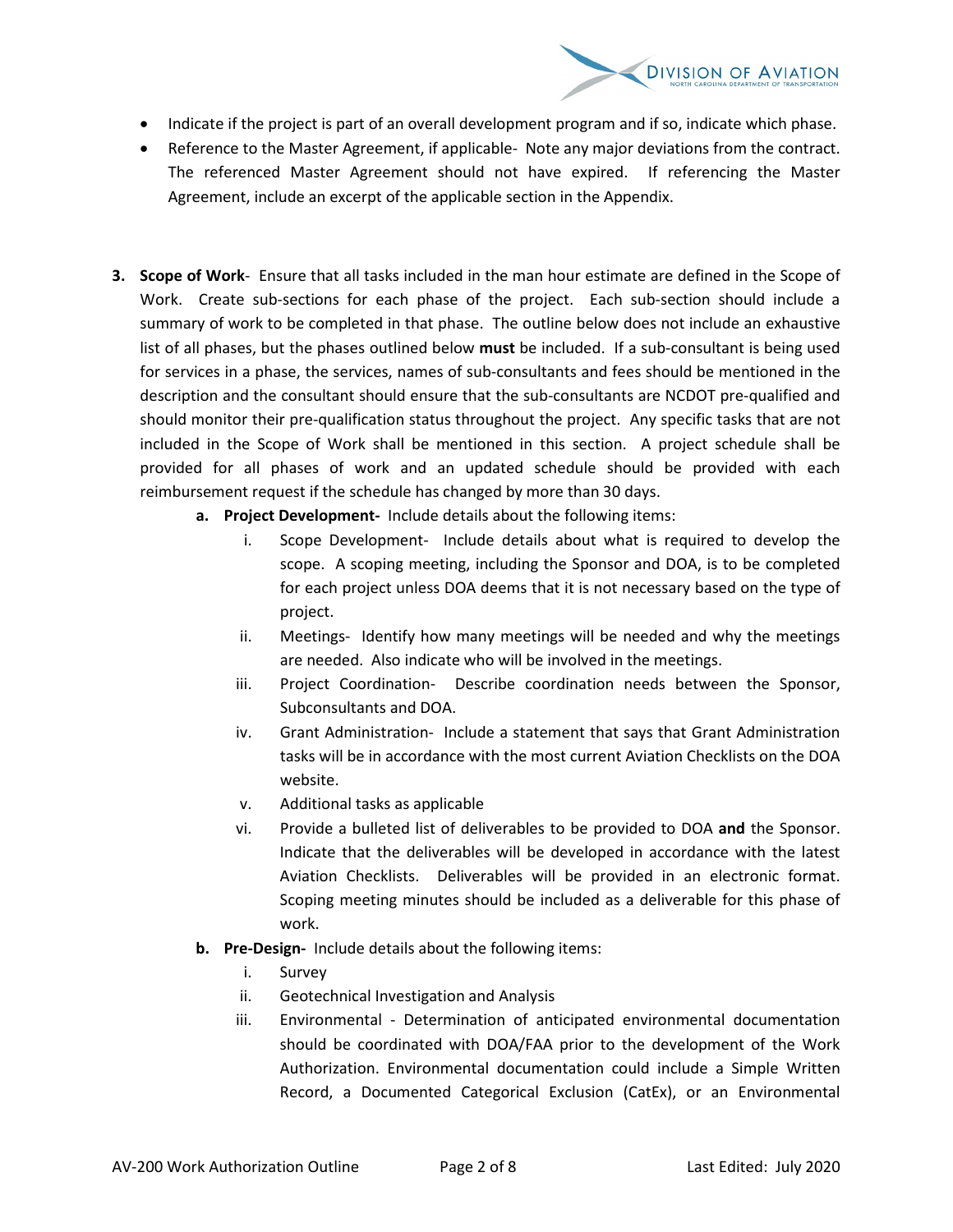

Assessment (EA). Environmental documentation may also include studies, reports or permit applications necessary to complete the NEPA process, and the anticipated need for these documents should be addressed in the Work Authorization, to the maximum extent feasible given the project scope.

- iv. Permitting- List the permits that are needed.
- v. Additional tasks as applicable
- vi. Provide a bulleted list of deliverables to be provided to DOA **and** the Sponsor. Indicate that the deliverables will be developed in accordance with the latest Aviation Checklists. Deliverables will be provided in an electronic format. If desired, these documents can be provided as part of the Engineers Design Report, so long as there are no alternatives that need to be reviewed by DOA to determine the preferred alternative. If applicable, deliverables should include, but are not limited to, the following:
	- Survey files- in CADD format
	- Geotechnical report
	- Environmental documentation/approval
	- Permit applications/approval
- **c. Design-** Include details about the following items:
	- i. Permitting- Include any permitting not included in the Planning/Pre-Design phase of the project.
	- ii. Design Plans- Note that the DOA's review and comments do not in any way relieve the Engineer of Record of his or her professional duty to ensure the safety, constructability, functionality, and/or performance requirements of the plans and specifications.
	- iii. Technical Specifications- Provided to DOA for review along with plans. Include statement in WA that "Technical Specifications will be in accordance with the most recent FAA Advisory Circular 10/5370-10x or current NCDOT Specifications" as applicable to the project.
	- iv. FAA SOPs- Include a statement that says that all FAA SOPs will be followed, if applicable. SOPs can be found on th[e FAA website.](https://www.faa.gov/airports/resources/sops/)
	- v. Construction Safety and Phasing Plan (CSPP) and checklist- The checklist from Appendix C of AC 150/5370-2X must be used. The checklist must be complete upon submission of 90% Design Plans. Design Plans will not be reviewed without the completed CSPP checklist. The CSPP, DOA CSPP comments, and statement of funding type should be uploaded to OE/AAA, as required, after DOA review.
	- vi. Include a statement that says that the 7460 will be submitted and approved prior to construction. Also indicate that a copy of the FAA approval will be provided to DOA. To prevent delays, provide the NRA number to DOA upon the 7460 submittal.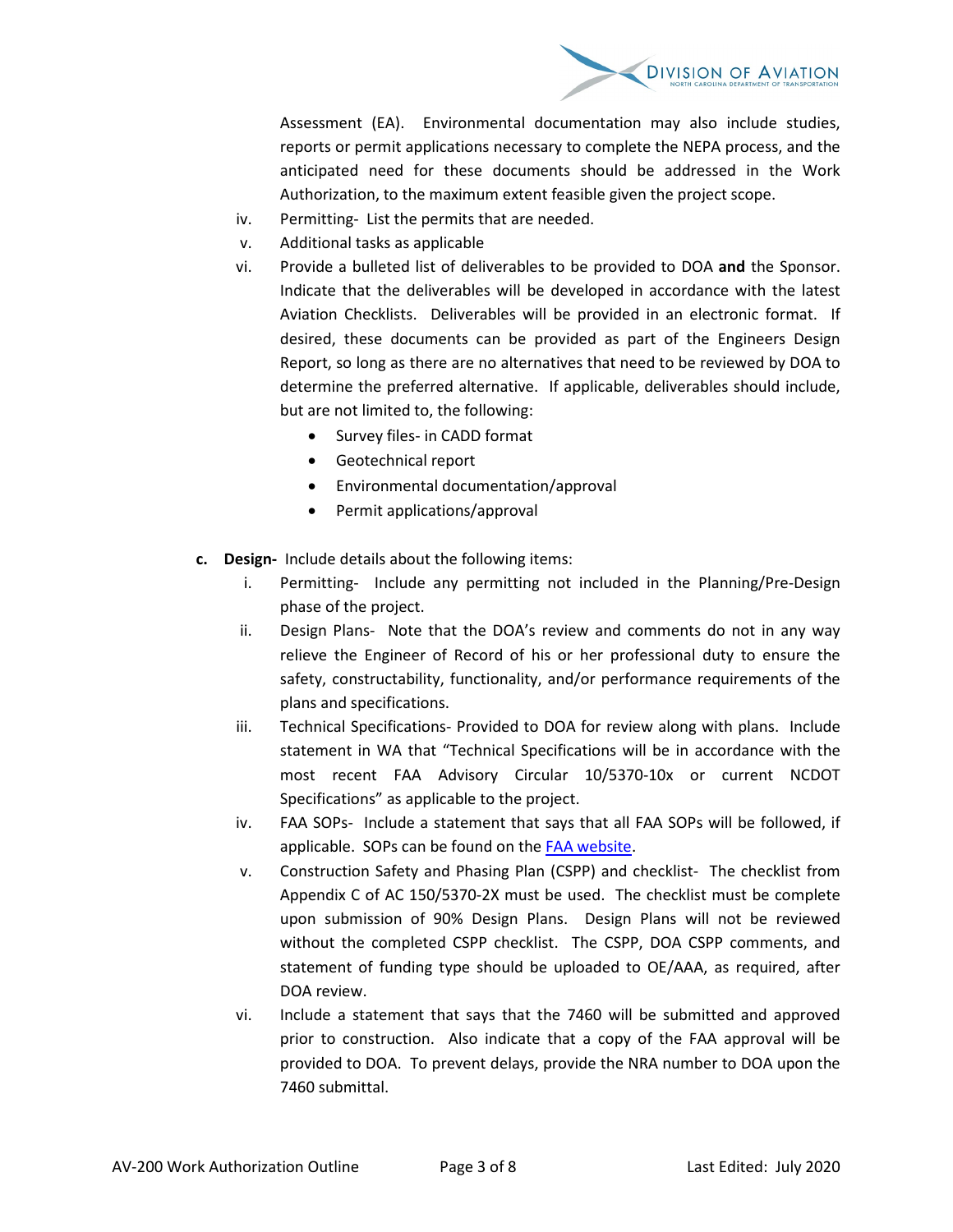

- vii. [MBE/WBE/DBE goal-](https://connect.ncdot.gov/municipalities/State-Airport-Aid/State%20Airport%20Aid%20Documents/DBE-MBE-WBE%20Guidance.pdf) See guidance. Coordinate with DOA to obtain the project goal upon completion of the detailed cost estimate.
- viii. Engineer's Design Report- Include a statement that indicates that the report will follow the DOA guidance provided.
- ix. Additional tasks as applicable
- x. Provide a bulleted list of deliverables to be provided to DOA **and** the Sponsor. Indicate that the deliverables will be developed in accordance with the latest Aviation Checklists. Deliverables will be provided in an electronic format. If applicable deliverables should include, but are not limited to, the following:
	- Permit applications/approval, if applicable
	- 30/60/90% Design Plan submissions will be made to the APM (or fewer as specified by the APM). All necessary plan sheets needed for construction of the project should be included in the 90% submittal.
	- Technical Specifications- Submitted with 90% Design Plans.
	- Detailed cost estimate for construction.
	- CSPP checklist
	- FAA 7460 approval
	- Sealed Engineer's Design Report- Must be provided after the bid opening if bidding is included in the scope of work. All addendums should be included.
- **d. Bidding-** Include details about the following items:
	- i. Informal bidding (if applicable)- Note that all items in this section may not apply if informally bidding the project.
	- ii. Advertisement to bid- Include a statement that says that the airport will advertise according to FAA/State laws.
	- iii. Pre-bid meeting- Indicate that a pre-bid meeting will occur prior to bidding period. DOA staff is to be invited with a minimum of five business days notice.
	- iv. Bid Opening- Include a statement that says that the consultant will provide guidance to ensure that all bidding will be in accordance with state bidding laws per NC General Statute 143-129. Verify that all bidders are NCDOT pre-qualified or provide Evidence of Competency per FAA guidelines (Federal projects only).
	- v. Minority Participation- Include a statement that says that DBE/MBE/WBE commitments or Good Faith Effort will be provided after bidding and prior to determination of the lowest bidder.
	- vi. Certified Bid Tabs- Bid tabs will be certified by the Consultant.
	- vii. Additional tasks as applicable
	- viii. Provide a bulleted list of deliverables to be provided to DOA **and** the Sponsor. Indicate that the deliverables will be developed in accordance with the latest Aviation Checklists. Deliverables will be provided in an electronic format. If applicable deliverables should include, but are not limited to, the following: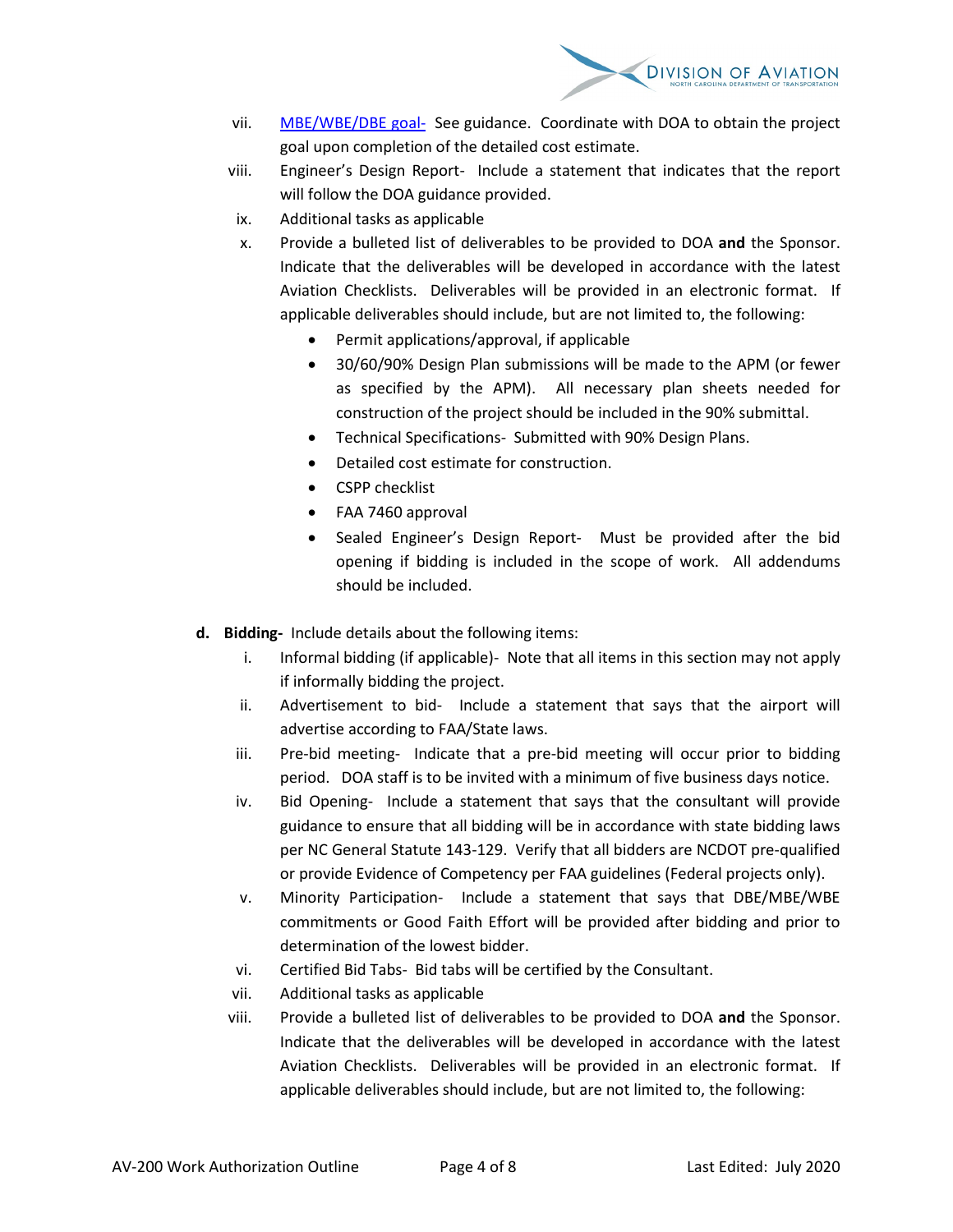

- Prior to Bid Opening
	- o All items in Section 2 of the AV-101 checklist
	- o Pre-Bid meeting minutes and attendance list
- Prior to executing construction contract
	- o Certified Bid Tabs
	- o Low Bidders Itemized Estimate- Provide documentation that confirms if the low bidder has met the required minority goal. If the minority goal is not met, Good Faith Effort documentation shall be provided. All documentation must be approved by the APM prior to notifying the low bidder of award.
	- o Sponsor Concurrence- Sponsor to provide to DOA and consultant. Concurrence can be a letter or the NTP that includes a statement saying that their governing body, if applicable, has approved the decision to move forward with the execution of the construction contract to the chosen bidder. Concurrence can also be a copy of the governing body's meeting minutes indicating approval of the project.
	- o Non-collusion affidavit
	- o List of all sub-contractors specifying which ones are MBE/WBE/DBE's. The list should include a statement that indicates that the contractor and all sub-contractors are NCDOT pre-qualified and that their pre-qualification status will be monitored throughout the project. Include the pre-qualification expiration date for the contractor and each sub-contractor.
- **e. Construction-** Include details about the following items:
	- i. Pre-Construction meeting- Indicate that a pre-con meeting will occur prior to NTP. DOA staff is to be invited with a minimum of five business days' notice.
	- ii. Pre-Qualification- Indicate that the sub-contractors will be pre-qualified prior to beginning construction and that they will remain pre-qualified throughout the project.
	- iii. Progress Meetings (Weekly/Monthly)- Include details about pre-paving meetings or other large tasks, if applicable. Meetings should occur on a normal schedule.
	- iv. Change orders- Specify that change orders shall be coordinated with the APM and sponsor prior to execution. If a change order is increasing the number of line items (scope change), the minority goal will need to be reassessed.
	- v. RPR Services- Specify who will be providing and the extent to which they will be involved (part time vs. full time, day work vs. night work, commuting vs. local lodging). State that the DOA RPR form, or it's equivalent, will be used to track expenses associated with these services.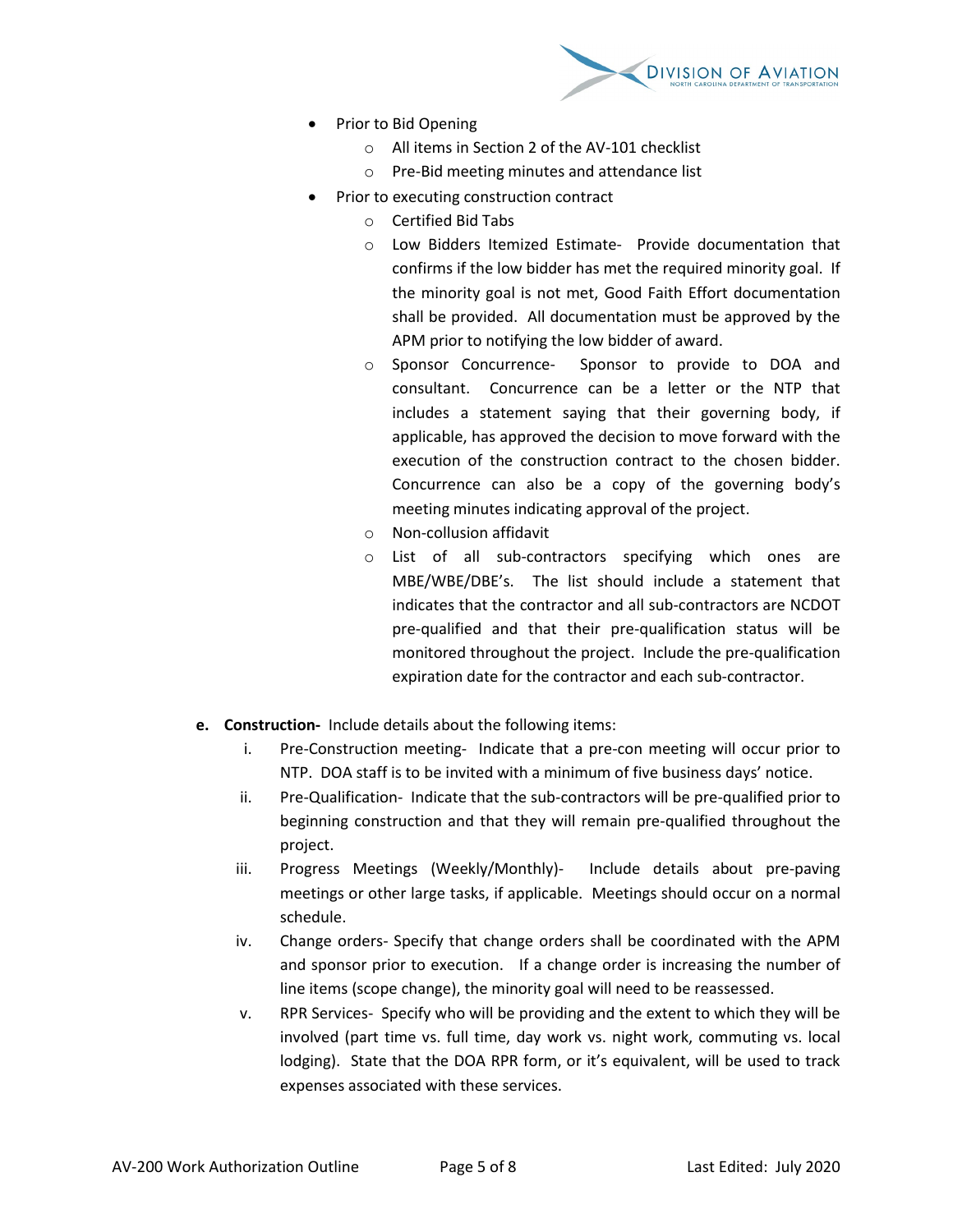

- vi. Quality Assurance Testing- Specify who will be providing and the extent to which they will be involved. Indicate that all failing tests and follow-up passing tests will be relayed to the APM at the time of testing.
- vii. One year warranty and warranty inspection- Should be included in contract documents. Specify that results of the inspection will be provided to both the sponsor and DOA. Note that the project grant will not remain open while waiting for the one year warranty inspection to occur and that this task is not reimbursable and is considered part of the cost of doing business.
- viii. Additional tasks as applicable
- ix. Provide a bulleted list of deliverables to be provided to DOA **and** the Sponsor. Indicate that the deliverables will be developed in accordance with the latest Aviation Checklists. Deliverables will be provided in an electronic format. If applicable deliverables should include, but are not limited to, the following:
	- Pre-Construction

While a NTP for the grant may be issued by DOA prior to the following documents being provided, they will be required prior to first reimbursement.

- o All items in Section 3 of the AV-103 checklist
- o Signed NTP for construction from Sponsor to contractor- This can be drafted by the consultant, but must be signed by the Sponsor and contractor.
- o Construction Plans and Specifications/Released for Construction
- o Letter Of Intent (LOI) to subcontract (if applicable)
- o Letter of Determination for FAA forms 7460 and 7480
- **Construction** 
	- o Progress Meetings minutes & attendance list as they occur
	- o RPR inspection reports/diary as requested by the APM
	- o Provide a document informing the APM of failing QA tests including a plan to resolve and/or passing retest. This document should be provided as the work occurs and should not be held until the end of construction.
	- o Partial Waiver of Liens required for retainage reduction.
	- o Copies of change orders for review and concurrence- These are required regardless of if the amount of funding needed changes.
- Post-Construction
	- o All items in Section 4 of the AV-103 checklist
	- o Record Drawings
	- o ALP pen and ink update- In most cases, attaching the 7460 to the ALP is sufficient for the ALP update. Coordinate with APM to determine if a pen and ink update will be required.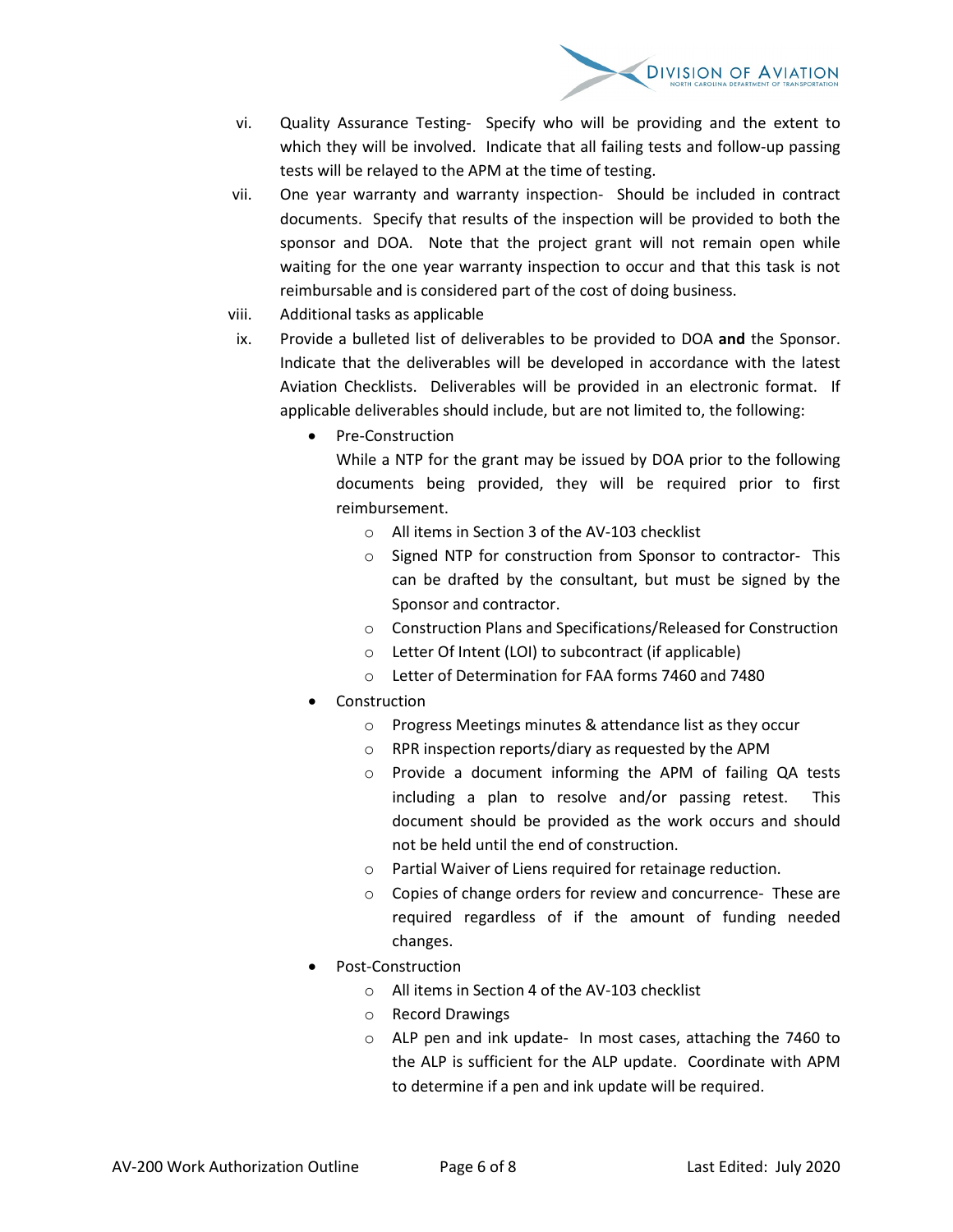

- o Certify that data has been updated in Airport IQ 5010 / NFDC /NFDD- submit confirmation form (if applicable)
- o Submit sketch for NIFTI via the NFDC Portal on the FAA websitecertify that it has been complete.
- o Warranty Inspection Letter- Provided to the sponsor 1 month prior to the end of the warranty period.

### **4. Cost of Services/Compensation**

- Provide a summary of costs for each category of tasks and sub-consultant services (grant administration, environmental, design/bidding, survey, geotech, etc.).
- Provide the total cost of all services, including sub-consultant fees.
- Describe the method of payment for each service (lump sum, cost plus, etc.).
- Per NCDOT policy, management of sub-consultants must be accommodated through hours and not via a fixed fee or percent.

# **5. Fee Estimates**

- Hourly Rate Schedule- Provide a fee schedule showing the raw hourly rate for each classification, along with hours, audited overhead, profit and cost of capital. Total hours for each phase should also be included.
- Provide an additional fee schedule that indicates the loaded hourly rate for each employee classification if work being completed is cost plus.
- Manhour estimate- Include hours estimated for each task for each specific employee. Include sufficient number of tasks to fully describe the proposed work.
	- i. Overhead and Cost of Capital rates should be per the rates approved by the Office of Inspector General (OIG).
	- ii. The hourly rate for each specific employee is to be provided. Blended rates for employees with the same classification may be used, but an explanation of how this rate was calculated must be provided. For cost-plus projects if an employees working on the project change notify your APM to verify that correct hourly rates are being used.
	- iii. Management of sub-consultants must be accommodated for and included in the manhour estimates.
	- iv. The standard fee (profit margin) for aviation professional services contracts is 11%. Requests for profit exceeding 11% must be given prior approval from the APM. Profit exceeding 11% will require a fee negotiation form.
- Direct expenses breakout
	- i. Each expense should be broken out using the appropriate unit of measure and should be per the NCDOT Maximum Non-Salary Direct Cost guidance.
	- ii. Cost Plus tasks- Receipts are required for lodging. Seasonal lodging rates can be approved via a memo from DOA, if requested prior to booking.